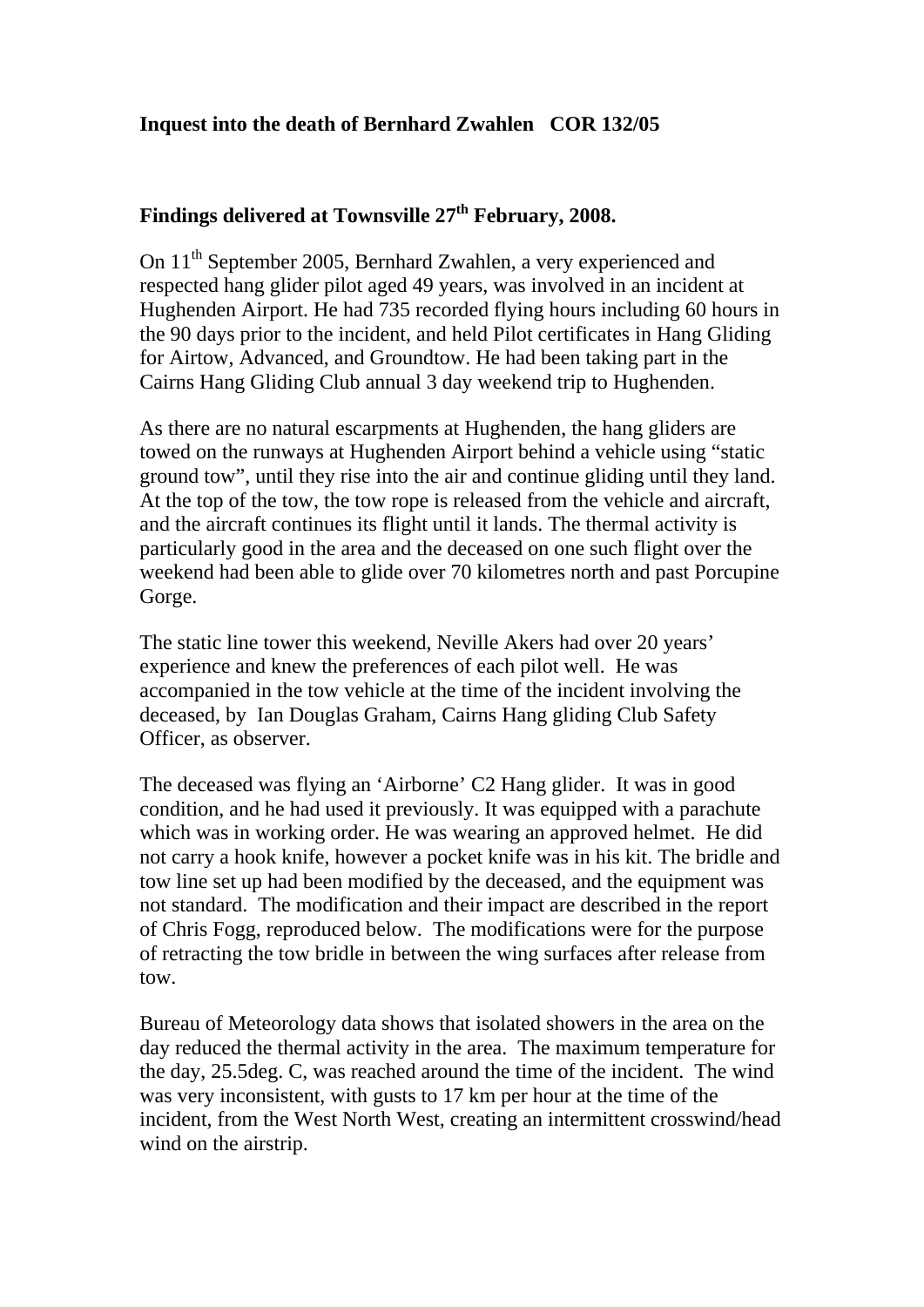On the last day of the trip, the day of the incident, storm activity in the area resulted in decreased thermal activity, resulting in a reduction in the ability to fly greater distances. The normal flying pattern in these changed circumstances used on this day was to take off, release and fly back down to the starting point, practising "static tows". Once the pilots reached the height of the tow rope, approximately 600 metres, they flew their aircraft back to the starting point.

At about 4.57pm, the deceased hooked onto the tow line, and after about 1 minute, called over his radio, "Ready for tension" and Akers, the driver of the tow vehicle took up the tension on the rope. At the direction of the pilot, the deceased, Akers accelerated, towing the aircraft at speeds between 20 and 45 kilometres per hour. The deceased's radio timed out (it is locked on for a time of about 1 minute 40 to 50 seconds at each press, to enable only the pilot to communicate with others on the same channel whilst keeping his hands on the cross bar of the aircraft), and he reactivated it whilst still being towed. The deceased directed Akers to take the tow vehicle to the end of the strip, right to the fence, giving him a longer tow than was normal. He was heard to call that he was releasing, and Akers observed the pressure meter in the vehicle go to zero, confirming this, as well as hearing a clunk on the line, indicative of a release. He then released the rope from the vehicle and as he performed a U turn, but did not see the rope on the ground as expected, he observed the rope to be still attached to the aircraft.

Ground crew were unable to communicate with the deceased to give him verbal advice, due to the radio being locked off. The aircraft was seen to go into a left hand turn, with the rope being dragged over the trees and foliage on the edge of the runway. The aircraft turn became tighter and it was spiralling downwards, and the deceased was heard to say words like "I'm in trouble now" in a distressed voice. A whistling sound was heard from the aircraft, and the impact of the aircraft hitting the foliage as it came down out of sight was heard over the radio. The deceased was located about 50 metres outside the airport boundary line at the base of a tree. He had not deployed his parachute, nor accessed a knife to cut the aircraft free of the tow line. Unfortunately those on the ground could not remind him to deploy the parachute (if in the stress of the conditions he had overlooked this possibility), as he could not hear them.

He suffered extensive injuries, including catastrophic head injuries, multiple fractures including to the spine, pelvis and left ankle, a splenic laceration, and his right leg was amputated below the knee. He was administered first aid, and transported initially to Hughenden Hospital and the same day, evacuated by Flying Doctor Service fixed wing aircraft to Townsville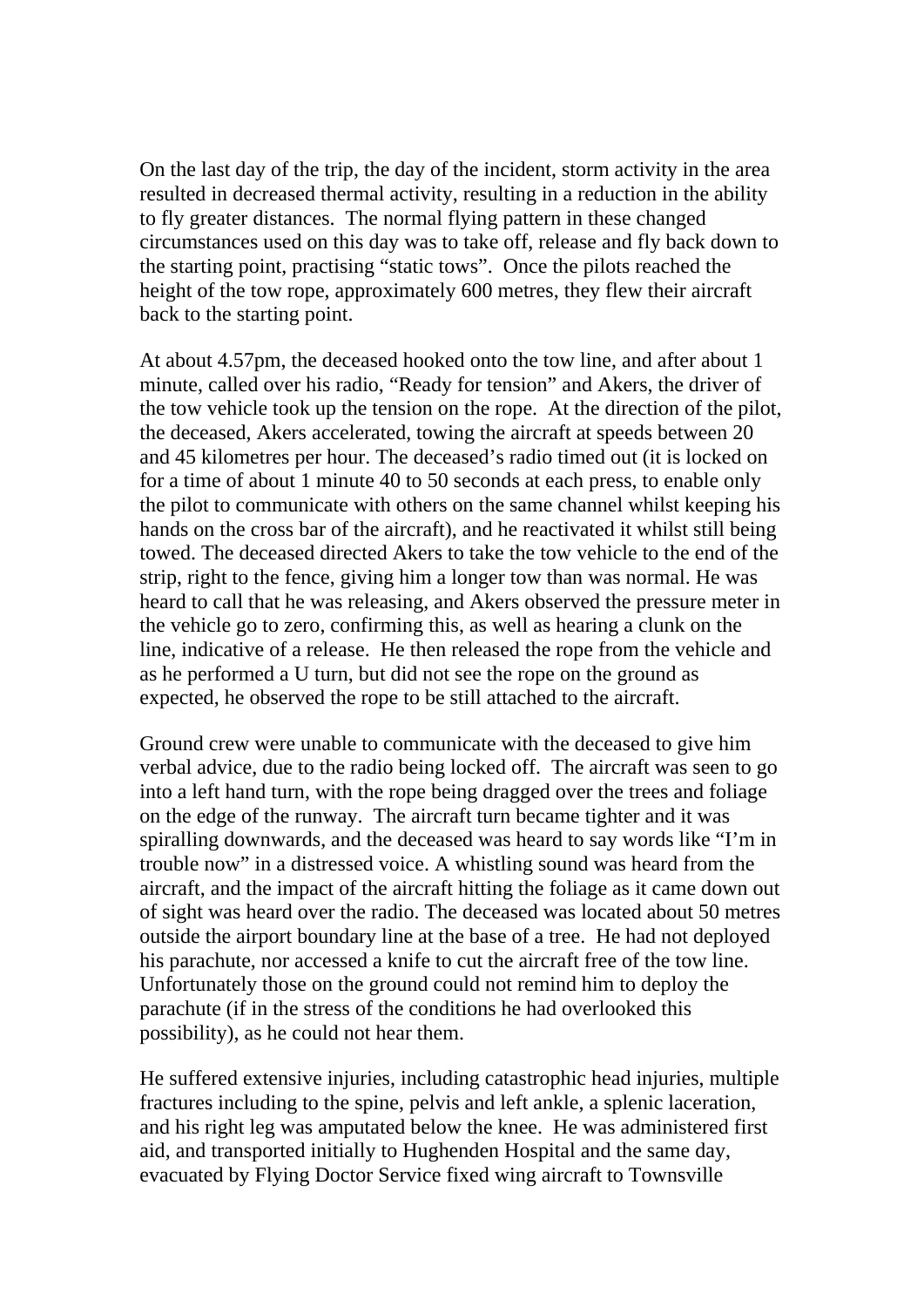Hospital, where he did not survive his injuries. His wife Monika, his two daughters, and his sister were present by his bedside when he died. Life was declared extinct at 2235 hours on 15.9.2005.

The investigation showed that all procedures outlined in the Hang Gliding Federation of Australia, Towing Procedures Manual with the exception of the carrying of a hook knife by the pilot, were complied with, by all connected with the incident.

The General Manager Hang Gliding Federation of Australia investigated the incident and prepared a Fatal Accident Report authored by Chris Fogg, General Manager.

The findings of that investigation are reproduced as follows:

- 1. Several modifications to the standard towing system at the pilot end had been made. The same modifications had provided no problems during previous tows.
- 2. During the release from the tow line the snap link on the tow line has caught the bridle, piercing the bridle's weave with the hook shape of the snap link. Had this snap link been a closed screw gate type link there would have been no chance of the bridle being caught by the snap link.
- 3. The bridle being made of loose weave allowed potential for the snap link to catch between the weave. The bridle in itself was not an issue but combined with the type of quick link being used there became potential for the link to snag the open weave of the bridle. Quick links have been employed in towing operations for their ease of use. However there have been other instances where the snap link has reengaged the pilot onto the tow line after the initial release.
- 4. The pilot attempted to release from the top attachment of the bridle system by pulling on the V.G cord. This was another modification that the pilot had had made so that by pulling on the V.G cord it would initiate the top release and via a bungy cord have the bridle retract into the sail. By extending the length of the V.G cord during this manoeuvre it gave opportunity for the V.G cord to entangle the tow line which was now hooked into the bridle by the snap link.
- 5. The pilot was not carrying a hook knife or other accessible means of severing the tow line if an event such as occurred in this incident were to arise. It is reported that he did have a pocket knife stored in his harness. Had the pilot been carrying a hook knife or similar tool in an accessible position the pilot would likely have been able to cut away from the tow line and fly the glider to a safe landing. It should be noted that a hook knife is strongly recommended in the HGFA Tow Manual (section 3.7.2) as a piece of equipment that should be carried in all tow operations in the case of tow release failure.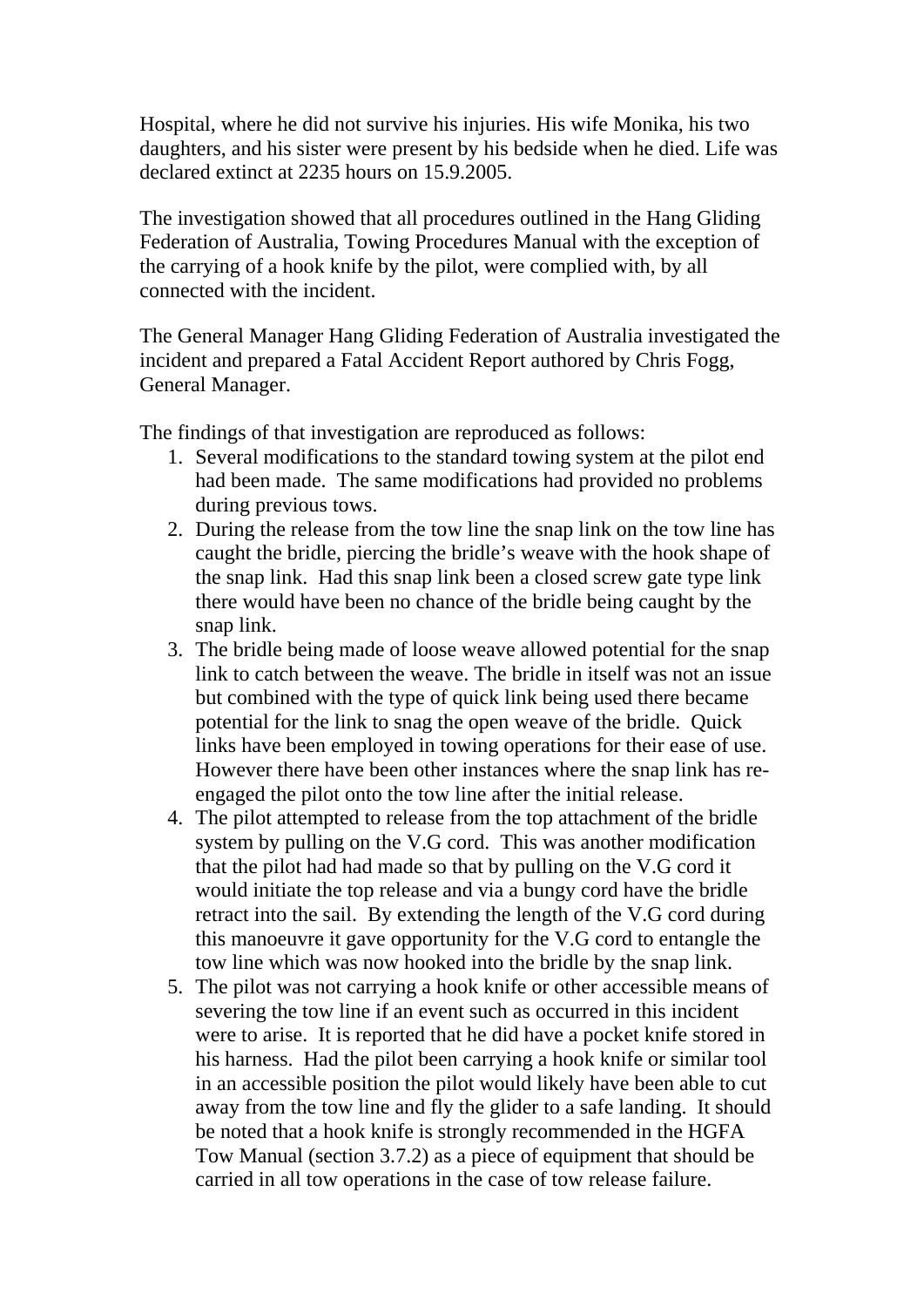- 6. The pilot made use of a standard chain link in place of the recommended seamless stainless steel ring (section 3.3.1 HGFA Tow Manual).
- 7. Mr Zwahlen was an experienced and respected pilot in tow operations. Although it was known by fellow pilots that he was experimenting with his own tow bridle system his experience with design and use of tow equipment was respected enough to allow him to continue towing with his choice of equipment.

Pursuant to s 45 (2) Coroners Act 2003, a coroner who is investigating a death or suspected death must, if possible, find--

(a) who the deceased person is: Bernhard Zwahlen

(b) how the person died: the deceased died when the hangglider aircraft he was piloting, being static towed by a vehicle on the ground, failed to separate from the tow line, which was then dragged by his aircraft, causing him to lose control of the craft, and crashing amongst trees.

(c) when the person died:  $15<sup>th</sup>$  September 2005

(d) where the person died: Townsville Hospital, 100 Angus Smith Drive, Douglas 4814, Queensland.

(e) what caused the person to die:  $1$  (a) Head injury due to 1 (b) Hang Gliding Accident (Pilot)

The deceased was born on 25.6.1956, and until his death he resided at 749 Seamark Road Malanda, Queensland 4885. He was married and had 2 daughters.

Coroner's comments

Pursuant to s 46 (1)of the Act, a coroner may, whenever appropriate, comment on anything connected with a death investigated at an inquest that relates to--

(a) public health or safety; or

(b) the administration of justice; or

(c) ways to prevent deaths from happening in similar circumstances in the future.

Recommendations: The coroner has had the benefit of the analysis by Mr Chris Fogg, General Manager of the Hang Gliding Federation of Australia of the recommendations emerging from the investigation and the recommendations I make as a consequence are:

1. That the HGFA Tow Manual be amended to recommend that screw gate type rings, NOT snap links be used as the connection ring between the towline and the pilot to minimise the risk of the bridle or any other part of the craft being snagged after release. The potential for the clipping ability